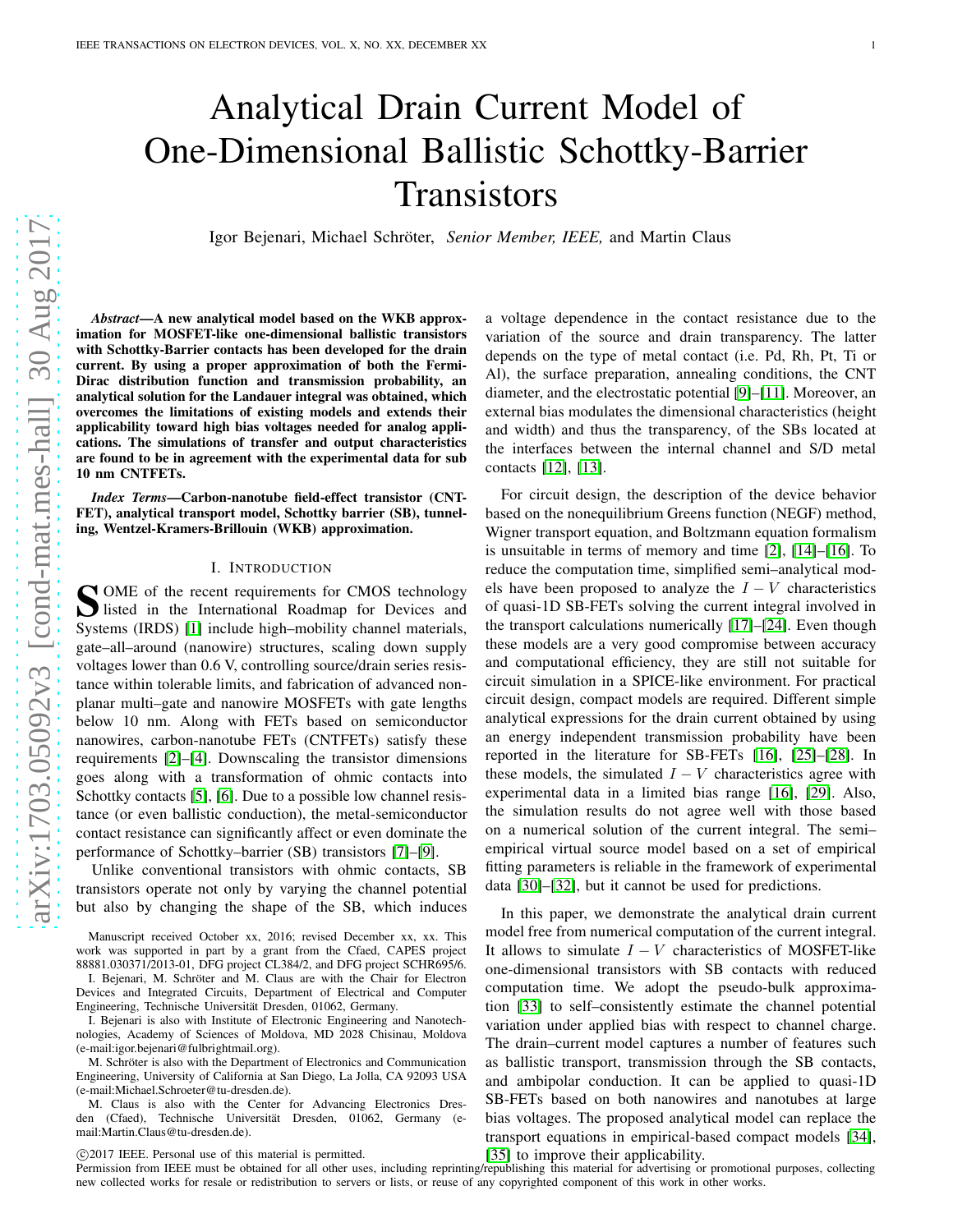# II. TRANSPORT MODEL

## *A. Energy Band Model*

The band model used was adopted from the evanescent mode analysis approach [\[17\]](#page-6-12)–[\[19\]](#page-6-22), [\[36\]](#page-6-23). The electrostatic potential,  $\psi(r)$ , inside a transistor contains a transverse potential  $\psi_t(r)$ , which describes the electrostatics perpendicular to the channel and represents a partial solution of Poisson's equation, as well as a longitudinal potential  $\psi_l(r)$  called evanescent mode, responsible for the potential variation along the channel. The transverse potential inside the channel is reduced to  $\psi_t(r) \approx \psi_{cc}$ , where  $\psi_{cc}$  is the channel (surface) potential at the current control point [\[37\]](#page-7-0), [\[38\]](#page-7-1). The longitudinal solution  $\psi_l(r)$  is obtained solving the Laplace equation along the transport direction. Therefore, near the source and drain contacts, the conduction subband edge in the left  $(E_{\text{L}}^{\text{c}})$  and right  $(E_{\text{R}}^{\text{c}})$ regions can be given by

$$
E_{\rm L}^{\rm c}(z) = E_{m,0} - q\psi_{cc} + E_b^s \exp\left(-\frac{z}{\lambda}\right),\tag{1}
$$

$$
E_{\mathcal{R}}^{c}(z) = E_{m,0} - q\psi_{cc} + E_{b}^{d} \exp\left(\frac{z-L}{\lambda}\right),\tag{2}
$$

where L is the total length of the channel,  $\lambda$  is a characteristic length of the decaying electrostatic potential that can be interpreted as an effective SB width and  $E_b^{s(d)} = \phi_b + q\psi_{cc} - E_{m,0} - qV_{s(d)}$  is the bias dependent potential barrier height with respect to the bottom of the mth conduction subband  $E_{m,0} - q\psi_{cc}$  at the source and drain contacts, correspondingly. For cylindrical gate-all-around FETs, the asymptotic value of  $\lambda$  is approximately given by  $(2\kappa t_{\rm ox} + d_{\rm ch})/4.81$ , where  $\kappa = \epsilon_{\rm ch}/\epsilon_{\rm ox}$  can be obtained if the oxide thickness,  $t_{\rm ox}$ , is significantly smaller than the channel diameter,  $d_{\rm ch}$  [\[36\]](#page-6-23). For gate-all-around CNTFETs, the CNT diameter,  $d_{\text{CNT}}$ , is often smaller than the oxide thickness, therefore, the asymptotic value of  $\lambda$  is slightly modified [\[31\]](#page-6-24). In the case of double-gate FETs, the similar approximation of the characteristic length reads  $\lambda \approx (2\kappa t_{\rm ox} + t_{\rm ch})/\pi$ , where  $t_{\rm ch}$ is the thickness of the channel [\[36\]](#page-6-23).

Fig. [1](#page-1-0) shows the conduction band profile along the channel. The gate length  $L_q$  of the device coincides with the channel length L. The metal-semiconductor barrier height referenced to source Fermi level  $E_{Fs}$  is described by a bias independent parameter,  $\phi_b$ , which is commonly defined by the difference between the metal work function,  $\phi_M$ , and semiconductor electron affinity,  $\chi_{SC}$ , i.e.,  $\phi_b \approx \phi_M - \chi_{SC}$  [\[13\]](#page-6-9), [\[39\]](#page-7-2), [\[40\]](#page-7-3). For holes, the similar parameter  $\phi_b^h$  is given by  $\phi_b^h = E_g - \phi_b$ , where  $E_q = 2E_{m,0}$  is the band gap. The source and drain Fermi levels  $E_{Fs}$  and  $E_{Fd}$ , respectively, are related as  $E_{Fd} =$  $E_{Fs} - qV_{ds}$ , where  $V_{ds} = V_d - V_s$  is the drain–source voltage. For the sake of simplicity, we further assume that the source voltage is equal to zero,  $V_s = 0$ . Fig. [1](#page-1-0) describes different injection mechanisms in the device. Region 1 corresponds to a thermionic current due to thermally excited electrons mainly injected from the source into the channel without reflection. These electrons have enough energy to overcome the potential barrier. The electrons with energy belonging to region 2 tunnel from the source through the barrier into the channel and



<span id="page-1-0"></span>Fig. 1. Energy band diagram describing the thermionic emission (TE) current in region 1, thermionic–field emission (TFE) and field emission (FE) tunneling from source into region 2, as well as FE tunneling from both source and drain into region 3. The TE and TFE tunneling from drain into channel are not shown. At equilibrium, the Fermi level  $E_{FS}$  of the source contact is in the middle of the tube bandgap  $E<sub>g</sub>$ .

propagate towards the drain contact. Due to their large energy, these electrons overcome the barrier in the drain region and are absorbed by the drain contact without reflection. Belonging to the same interval of energy, the thermally excited electrons injected from the drain freely propagate in the channel and can tunnel through the potential barrier located at the source. Region 3 is limited from below by the electron subband edge and from above by the top of the drain barrier. In this case, the electrons tunnel from both the source and drain through the SBs into the channel. After multiple reflections between the barriers, these electrons are absorbed in the source or drain contacts. The multiple reflection represents a second order contribution to the total current.

The contribution of electrons injected from the source and drain to the total current depends on both the energy dependent transmission through the channel and electron distribution in the contacts.

# *B. Piece-Wise Approximation of Fermi-Dirac Distribution Function*

The electron distribution in the source/drain contacts is given by the equilibrium Fermi-Dirac distribution function  $f_{FD}(E - E_F) = 1/\{ \exp [(E - E_F)/k_B T] + 1 \}.$  To find an analytical expression for the current, we use a piece-wise approximation for  $f_{FD}(E)$  given by

$$
f_{\rm app}(E) = \begin{cases} 1 - \frac{1}{2} \exp\left(\frac{E - E_F}{c_1 k_B T}\right), E \le E_F\\ \frac{1}{2} \exp\left(\frac{E_F - E}{c_1 k_B T}\right), E_F < E < E_F + c_2 k_B T\\ \exp\left(\frac{E_F - E}{k_B T}\right), E \ge E_F + c_2 k_B T \end{cases} \tag{3}
$$

where factor  $c_1 = 2 \ln(2)$  was introduced to get a similar curvature of  $f_{\text{app}}(E)$  compared to  $f_{FD}(E)$ . The value of  $c_1$  is defined by requesting the areas under the  $f_{\text{app}}(E)$  and  $f_{FD}(E)$  curves to be equal, i.e.,  $\int_{E_F}^{\infty} f_{FD}(E-E_F)dE = 0.5 \int_{E_F}^{\infty} \exp\left[(E_F-E)/c_1k_BT\right]dE.$ Parameter  $c_2 = 2 \ln^2(2)/(2 \ln(2) - 1) \approx 2.49$  is obtained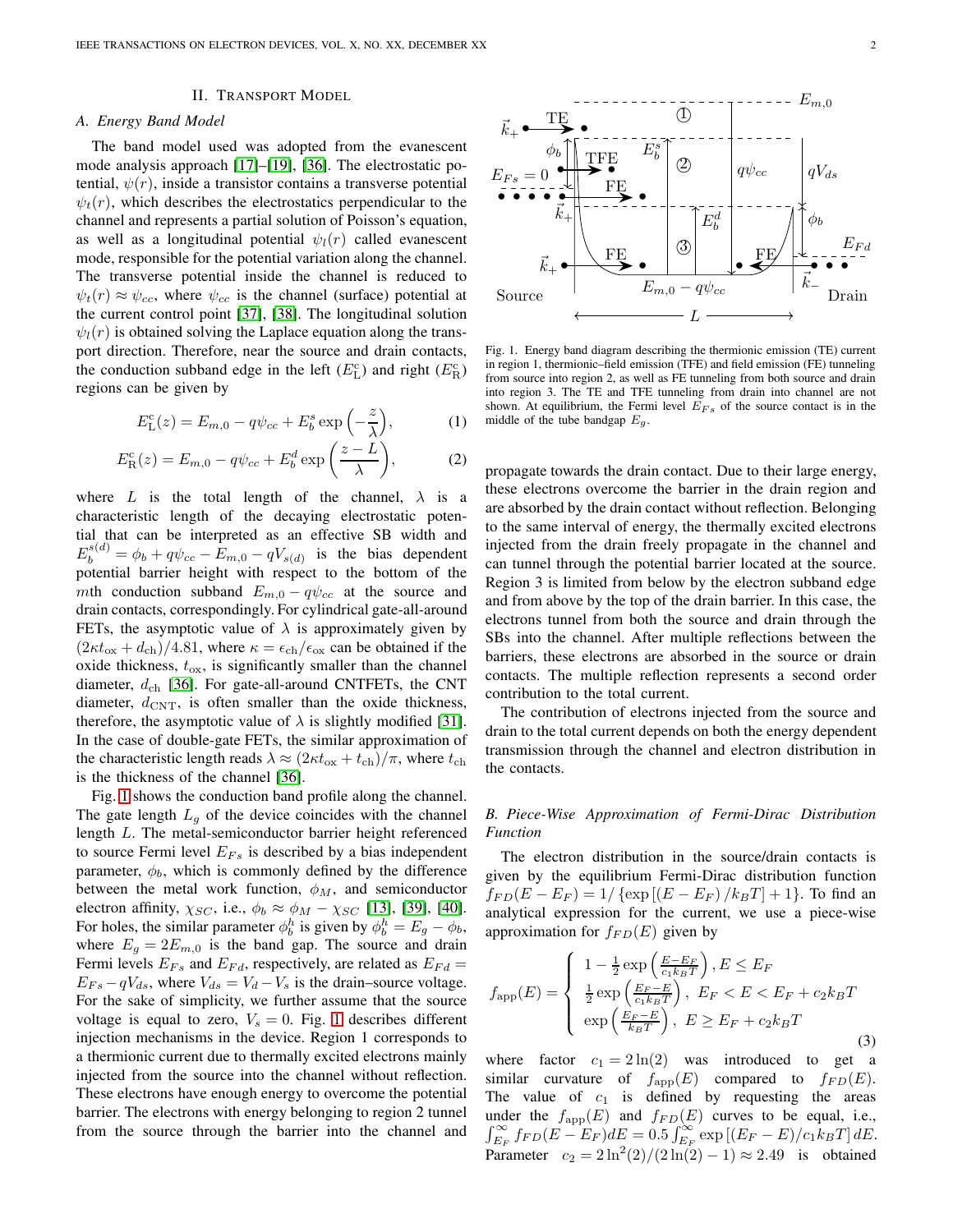from the requirement for continuity of  $f_{\text{app}}(E)$  at  $E_F + c_2k_BT$ .

The approximation  $f_{\text{app}}(E)$  provides accurate values of the electron distribution function at different temperatures in the whole energy range with a maximum relative error of about 6-9 percent in the vicinity of Fermi level  $E_F$ .

#### *C. Barrier Transmission Probability*

In order to estimate the transparency of the source/drain contacts, we use the transmission probability across each SB obtained in the framework of the Wentzel–Kramers–Brillouin (WKB) approximation. Using the effective mass (parabolic band) approach, the probability  $T_{WKB}^{s(d)}(E)$  for electrons to tunnel through an exponential decaying potential barrier of the kind  $E_b^s \exp(-z/\lambda)$  or  $E_b^d \exp[(z-L)/\lambda]$  is given by the following expression [\[19\]](#page-6-22)

<span id="page-2-0"></span>
$$
T_{WKB}^{s(d)}(E) = \exp\left\{-\alpha \sqrt{E_b^{s(d)}} \gamma \left(E/E_b^{s(d)}\right)\right\},\qquad(4)
$$

$$
\gamma(x) = \sqrt{1 - x} - \sqrt{x} \arctan\left(\sqrt{\frac{1 - x}{x}}\right),\tag{5}
$$

where  $\alpha = 4\lambda \sqrt{m^*}/\hbar$ . For CNTs, the electron effective mass is  $m^* = 8E_{m,0}\hbar^2/3a^2V_{\pi}^2$  with  $a = 2.49 \text{ Å}$  - carbon–carbon atom distance and  $V_{\pi} = 3.033 \,\text{eV} - \text{carbon } \pi - \pi$  bond energy in the tight binding model [\[41\]](#page-7-4).

To obtain an analytical expression for the current, we use the following approximation for  $\gamma(x)$  in [\(4\)](#page-2-0)

$$
\gamma_{\rm app}(x) = px - (p+1)\sqrt{x} + 1,\tag{6}
$$

<span id="page-2-1"></span>
$$
p = (\varphi \gamma (1/\varphi) - \varphi + \sqrt{\varphi})/(1 - \sqrt{\varphi}) \approx 0.7113, \quad (7)
$$

where the quantity  $\varphi = (1 + \sqrt{5})/2$  represents the golden ratio and  $x = E/E_b^{s(d)}$  is a dimensionless variable. The absolute error of  $\gamma_{\text{app}}(x)$  is less than 0.02 for all  $x \in [0,1]$ . Nevertheless, the implementation of  $\gamma_{\text{app}}(x)$  in [\(4\)](#page-2-0) leads to an increase of relative error of the approximate transmission probability  $T_{\text{app}}^{s(d)}(E)$  with gate voltage due to term  $E_b^{s(d)}$  $b<sup>s(a)</sup>$ . To reduce the relative error, we introduce a correction factor  $\exp \left[ \alpha \Delta \sqrt{E_b^{s(d)}} \right]$ b 1 with the constant  $\Delta$  <  $\max |\gamma(x) - \gamma_{\text{app}}(x)|$  in the final expression of current. The approximate transmission probability  $T_{\text{app}}^s(E)$  based on [\(4\)](#page-2-0) and [\(6\)](#page-2-1) is used in region 2 if there is only one potential barrier.

The probability of electron transmission through the potential barrier increases with energy. At a large gate voltage, electrons with high energy or close to the Fermi level tunnel through the thin potential barrier with a rather small reflection probability  $1 - T_{WKB}^{s(d)}(E)$  and mainly contribute to the current, whereas the contribution of electrons with low energy is not essential due to a small transmission probability  $T_{WKB}^{s(d)}(E)$ . Hence, in region 3 (see Fig. [1\)](#page-1-0), the multiple reflections between two potential barriers can be neglected. In this case, the total transmission probability reads

<span id="page-2-2"></span>
$$
T_{2b}(E) = T_{WKB}^s(E) T_{WKB}^d(E).
$$
 (8)

The approximate total transmission probability  $T^{2b}_{\text{app}}(E)$  can be obtained by using [\(4\)](#page-2-0)–[\(8\)](#page-2-2).

The presented approach is valid if electron-phonon scattering is relatively small, i.e., the channel length  $L$  is of the order of an electron mean free path  $L_{\text{mfp}}$ , such that  $L/L_{\text{mfp}} < 1/T_b$ , where  $\overline{T}_b$  is an average value of the SB transmission probability characterizing a source/drain contact transparency [\[12\]](#page-6-8). Depending on the applied bias, the mean free path  $L_{\rm mfp}$  can vary from 60 to 200 nm [\[42\]](#page-7-5)–[\[46\]](#page-7-6) at room temperature in CNTFETs. Also, the model does not take into account direct source-to-drain tunneling and short–channel effects (e.g., SS degradation and Drain-Induced Barrier Lowering), which are determined purely by electrostatics and essentially affect the current at  $L \approx \lambda$  [\[12\]](#page-6-8). To extend our model for an analysis of experimental data for short-channel devices, a semi–empirical drain current formulation for the subthreshold region has been introduced in Section III.

## *D. Total Current*

To calculate the total electron current, we use the Landauer-Buttiker approximation for a one-dimensional system [\[47\]](#page-7-7)

<span id="page-2-3"></span>
$$
I = \frac{4q}{h} \int_{0}^{\infty} T_{WKB}(E) \left[ f_{FD}(E - E_{Fs}) - f_{FD}(E - E_{Fd}) \right] dE,
$$
\n(9)

where the product of the spin and electron subband degeneracies gives a factor of 4 in front of the integral [\(9\)](#page-2-3) for CNTFETs. Here, the Fermi level in the source (drain) contact is defined as  $E_{Fs(d)} = q\psi_{cc} - E_{m,0} - qV_{s(d)}$  with reference to the bottom of the conduction subband in the channel.

Referring to the energy band diagram in Fig. [1,](#page-1-0) we can categorize the components of source current into three types: (*i*) thermionic emission (TE) over the potential barrier in region 1, i.e.,  $T_{WKB}(E) = 1$ , *(ii)* field emission *(FE)* below the source Fermi level  $E_{Fs}$  in regions 2 and 3, and *(iii)* thermionic-field emission (TFE) through the potential barrier at the energy between TE and FE in region 2. The components of drain current also can be divided into these three types: (*i*) TE over the potential barrier in region 1, (*ii*) FE tunneling below the drain Fermi level  $E_{Fd}$  in region 3, and *(iii)* TFE tunneling at the energy between TE and FE in regions 2 and 3. We neglect the source-to-drain and band-to-band tunneling here.

The source (drain) component of TE current is defined as

<span id="page-2-4"></span>
$$
I_{TE}^{s(d)} = \frac{4q}{h} k_B T \ln \left[ 1 + \exp\left( -\frac{E_{TE}^{s(d)}}{k_B T} \right) \right],\qquad(10)
$$

where  $E_{TE}^{s(d)}$  sets the minimum energy, with reference to the source (drain) Fermi level, required for thermionic emission of electrons from the source (drain) into the channel. For a small gate voltage  $q\psi_{cc} \leq E_{m,0} - \phi_b$ , it coincides with the bottom of the conduction subband with reference to the source (drain) Fermi level, i.e.,  $E_{TE}^{s(d)} = E_{m,0} - q\psi_{cc} + qV_{s(d)}$ . For a larger gate voltage  $(E_b^s > 0)$ ,  $E_{TE}^{s(d)} = \phi_b + qV_{s(d)}$ .

To obtain analytical expressions of the TFE and FE current at  $q\psi_{cc} > E_{m,0} - \phi_b$ , we use both the approximate electron distribution function  $f_{\text{app}}(E)$  and approximate transmission probability  $T_{\text{app}}(E) = \exp(-AE + B\sqrt{E} - C)$  in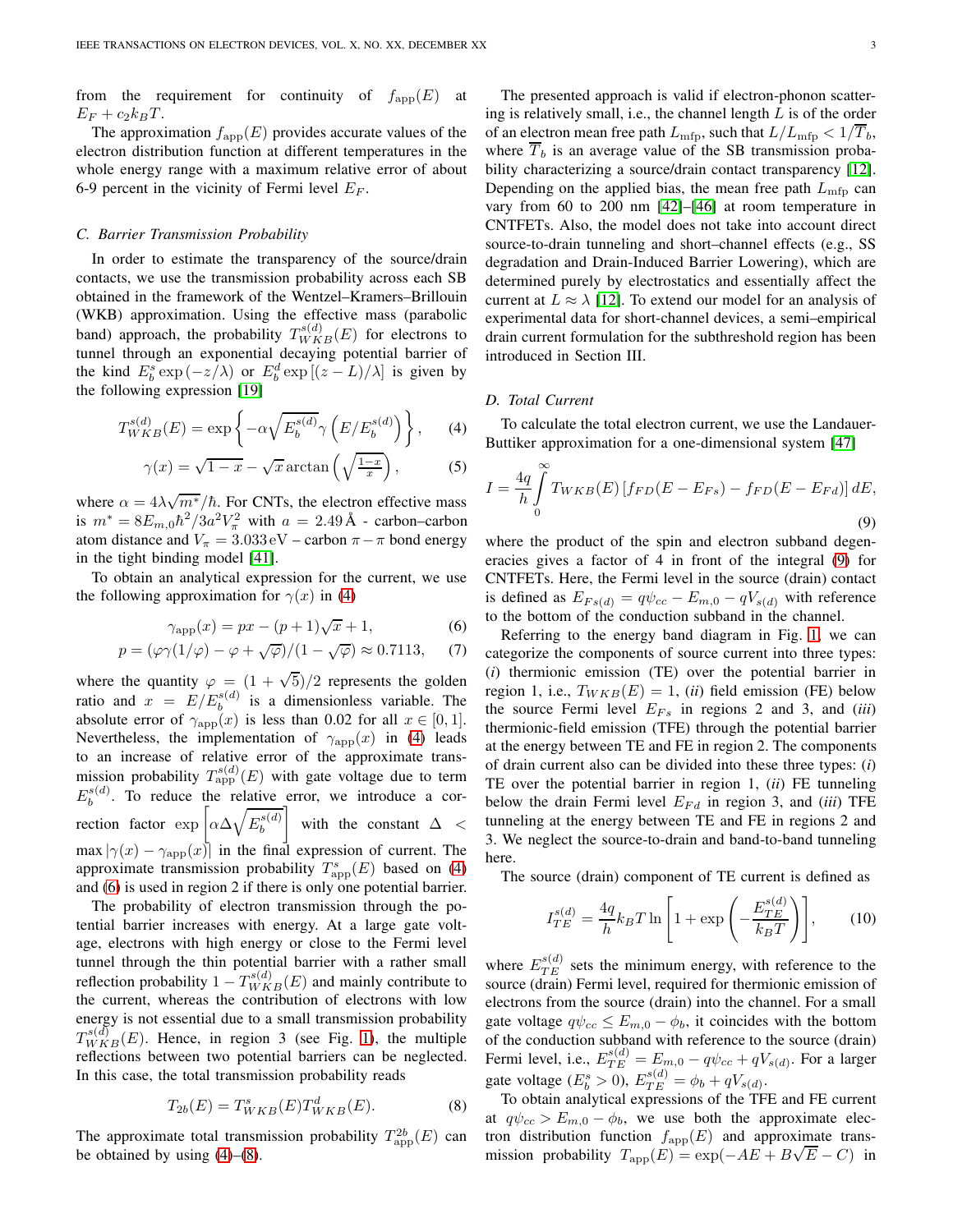[\(9\)](#page-2-3). If  $E_b^d < E < E_b^s$ , electrons tunnel through the SB located at the source and the argument of  $T_{\text{app}}(E)$  is defined by  $A = \alpha p / \sqrt{E_b^s}$ ,  $B = \alpha (p + 1)$ , and  $C = \alpha \sqrt{E_b^s}$ . If  $E < E_b^d$ , electrons tunnel through both SBs located at the source and drain and the argument is determined by  $A = \alpha p(1/\sqrt{E_b^s} + 1/\sqrt{E_b^d})$ ,  $B = 2\alpha(p+1)$ , and  $C = \alpha(\sqrt{E_b^s} + \sqrt{E_b^d})$ . The contribution of electrons within the energy range  $[E_1, E_2]$  to the source (drain) FE current reads

$$
I_{FE}^{s(d)}(E_1, E_2) = \exp(C\Delta) [i_0 (A, E_1) - i_0 (A, E_2) - \frac{1}{2} \exp\left(\frac{E_1 - E_{Fs(d)}}{c_1 k_B T}\right) i_0 \left(A - \frac{1}{c_1 k_B T}, E_1\right) + \frac{1}{2} \exp\left(\frac{E_2 - E_{Fs(d)}}{c_1 k_B T}\right) i_0 \left(A - \frac{1}{c_1 k_B T}, E_2\right)], \quad (11)
$$

$$
i_0(y, E) = \begin{cases} \frac{4qT_{\rm app}(E)}{ha} \left[ \frac{B}{2} \sqrt{\frac{\pi}{y}} r \left( \sqrt{yE} - \frac{B}{2\sqrt{y}} \right) + 1 \right], y > 0 & \text{sr} \\ \frac{8q}{hB^2} T_{\rm app}(E) \left[ 1 - B\sqrt{E} \right], y = 0 \\ \frac{4qT_{\rm app}(E)}{h|y|} \left[ \frac{B}{\sqrt{|y|}} F \left( \sqrt{|y|E} + \frac{B}{2\sqrt{|y|}} \right) - 1 \right], y < 0 \end{cases}
$$
 (12)

where y is a variable and  $r(x) = \exp(x^2) \operatorname{erfc}(x)$ , such that  $r(-x) = 2 \exp(x^2) - r(x)$ . Both Dawson's integral  $F(x) = \exp(-x^2) \int_0^x \exp(t^2) dt$  and the function  $r(x)$  can be calculated by using elementary approximations [\[48\]](#page-7-8)–[\[50\]](#page-7-9). The source (drain) TFE current due to electrons within the energy range  $[E_1, E_2]$  is given by

$$
I_{TFE}^{s(d)}(E_1, E_2) = \left[ e^{\left(\frac{E_{Fs(d)} - E_1}{c_1 k_B T}\right)} i_0 \left(A + \frac{1}{c_1 k_B T}, E_1\right) - e^{\left(\frac{E_{Fs(d)} - E_2}{c_1 k_B T}\right)} i_0 \left(A + \frac{1}{c_1 k_B T}, E_2\right) \right] \frac{e^{C\Delta}}{2}.
$$
 (13)

If  $E_1 > E_{Fs(d)} + c_2k_BT$ , then both the factors  $c_1$  in front of thermal energy  $k_BT$  and  $1/2$  in front of correction term  $\exp(C\Delta)$  are replaced by 1 in [\(13\)](#page-3-0).

At a small gate voltage or large drain-source voltage  $V_{ds}$ , i.e.,  $q\psi_{cc} \leq E_m(0) - \phi_b + qV_{ds}$ , there is only SB located at the source ( $E_b^s > 0$  and  $E_b^d \le 0$ ). In this case, the source and drain components of the total current are

<span id="page-3-2"></span>
$$
I^s = \begin{cases} I_{FE}^s(0, E_{Fs}) + I_{TFE}^s(E_{Fs}, E_b^s) + I_{TE}^s, \ E_{Fs} \ge 0\\ I_{TFE}^s(0, E_b^s) + I_{TE}^s, \ E_{Fs} < 0 \end{cases} \tag{14}
$$

$$
I^d = I_{TFE}^d(0, E_b^s) + I_{TE}^d.
$$
 (15)

Two SBs affect the current for  $q\psi_{cc} > E_m(0) - \phi_b + qV_{ds}$ , i.e.,  $0 < E_b^d < E_b^s$ . In this case, the drain and source components of the total current are given by

$$
I^s = \theta(-E_{Fs}) \left[ I_{TFE}^s(0, E_b^d) + I_{TFE}^s(E_b^d, E_b^s) + I_{TE}^s \right]
$$
  
+  $\theta(E_{Fs})\theta(E_b^d - E_{Fs}) \left[ I_{FE}^s(0, E_{Fs}) + I_{TFE}^s(E_{Fs}, E_b^d) + I_{TFE}^s(E_b^d, E_b^s) + I_{TE}^s \right]$   
+  $\theta(E_{Fs} - E_b^d) \left[ I_{FE}^s(0, E_b^d) + I_{FE}^s(E_b^d, E_{Fs}) + I_{TFE}^s(E_{Fs}, E_b^s) + I_{TE}^s \right],$  (16)

$$
I^{d} = \theta(-E_{Fd}) \left[ I_{TFE}^{d}(0, E_{b}^{d}) + I_{TFE}^{d}(E_{b}^{d}, E_{b}^{s}) + I_{TE}^{d} \right] + \theta(E_{Fd}) \left[ I_{FE}^{d}(0, E_{Fd}) + I_{TFE}^{d}(E_{Fd}, E_{b}^{d}) \right] + I_{TFE}^{d}(E_{b}^{d}, E_{b}^{s}) + I_{TE}^{d} \right], (17)
$$

where  $\theta(x)$  is Heaviside step function. The total current is

<span id="page-3-5"></span><span id="page-3-3"></span>
$$
I(V_{gs}, V_{ds}) = I^{s}(V_{gs}, V_{ds}) - I^{d}(V_{gs}, V_{ds}).
$$
 (18)

Due to the electron–hole symmetry of the band structure in a CNT, the total current  $I_a$  for ambipolar CNTFETs can be defined as

<span id="page-3-1"></span>
$$
I_a(V_{gs}, V_{ds}) = I(V_{gs}, V_{ds}) + I(V_{ds} - V_{gs}, V_{ds}), \quad (19)
$$

where  $V_{gs}$  is a gate voltage. The first (second) term corresponds to a contribution of electrons (holes) to the total current in [\(19\)](#page-3-1).

<span id="page-3-6"></span>The analytical expressions  $(14)$ – $(19)$  are valid in the all bias regions. These are smoothly connected without the need of smoothing functions in the different bias regions.

# III. SUBTHRESHOLD CURRENT FOR SHORT CHANNEL DEVICES

For short-channel devices at a small gate voltage  $V_{gs}$  in the subthreshold region, the thermionic current approximation is not adequate because of a direct source-to-drain tunneling [\[30\]](#page-6-17), [\[32\]](#page-6-18), [\[51\]](#page-7-10). For the sake of simplicity, we develop a semiempirical model in this case.

We expand  $\ln(I)$  given by [\(18\)](#page-3-3) in a Taylor series in the vicinity of the flat band voltage  $qV_{FB} = E_{m,0} - \phi_b$ 

<span id="page-3-4"></span>
$$
\ln(I) = \ln\left[I(V_{FB})\right] + \frac{\partial \ln(I)}{\partial V_{gs}}(V_{gs} - V_{FB}),\tag{20}
$$

<span id="page-3-0"></span>where  $I(V_{FB}) = I_{TE}^s(\phi_b) - I_{TE}^d(\phi_b + V_{ds})$  is the total TE current defined at  $V_{FB}$  . Using [\(10\)](#page-2-4) and [\(20\)](#page-3-4), we obtain the total current in the subthreshold region at  $\psi_{cc} < V_{FB}$  as

$$
I_{sub} = I_0 \exp\left[\ln(10) \frac{(V_{gs} - V_{FB})}{SS}\right],\tag{21}
$$

<span id="page-3-7"></span>
$$
I_0 = \frac{4q}{h} k_B T \ln \left\{ \frac{1 + \exp(-\phi_b / k_B T)}{1 + \exp[-(\phi_b + qV_{ds}) / k_B T]} \right\},\tag{22}
$$

where the subthreshold slope  $SS = (d \log_{10} I/dV_{gs})^{-1}$  can be approximated by simple expressions including fitting parameters [\[8\]](#page-6-25), [\[12\]](#page-6-8), [\[30\]](#page-6-17), [\[31\]](#page-6-24) or extracted from either the experimental data [\[3\]](#page-6-26), [\[4\]](#page-6-2) or numerical calculations [\[15\]](#page-6-27). The subthreshold current,  $I_{sub}$ , is smoothly connected to the TFE current at  $V_{FB}$ .

#### IV. RESULTS

We compare the transport characteristics of SB-CNTFETs obtained analytically and numerically. Also, we compare our results with available experimental data. The total current is analytically obtained by using  $(14)$ – $(17)$ . For comparison, we numerically calculate the total current  $I$  solving [\(9\)](#page-2-3) with [\(4\)](#page-2-0) and [\(8\)](#page-2-2).

Fig. [2](#page-4-0) shows the total current I calculated analytically and numerically as a function of tube potential  $\psi_{cc}$  at different values of drain–source voltage  $V_{ds}$  for the SB-CNTFET with a gate length of 20 nm. For given values of SB height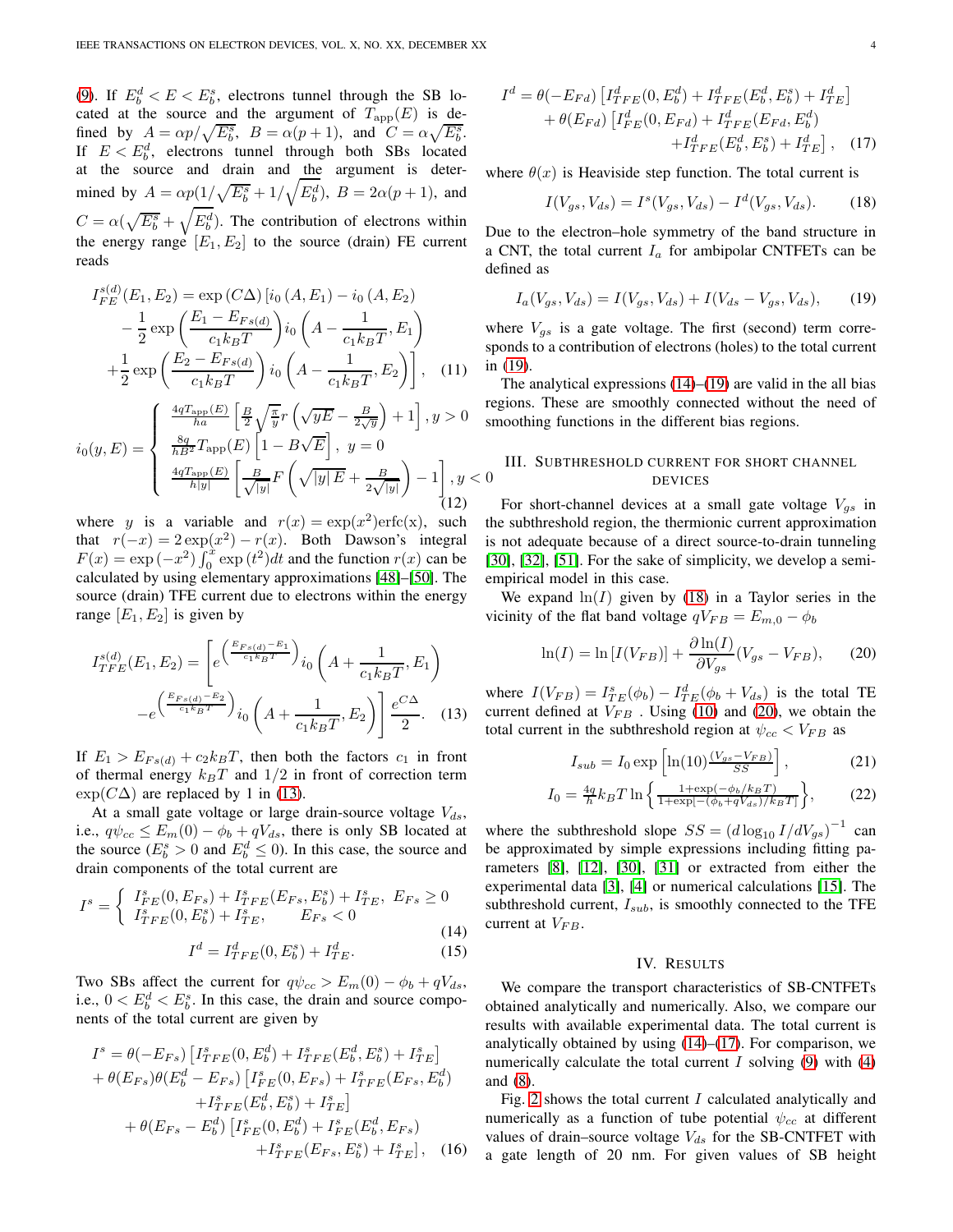

<span id="page-4-0"></span>Fig. 2. Total current  $I$  calculated analytically and numerically as a function of tube potential  $\psi_{cc}$  at the drain–source voltage  $V_{ds}$  equal to 0.1, 0.5, and 2 V. CNT chirality (17, 0), bandgap  $E_g = 0.647$  eV, CNT diameter  $d_{\text{CNT}} = 1.33$  nm, SB hight  $\phi_b = E_g/2$ , characteristic length  $\lambda = 3$  nm, gate length  $L_g = 20$  nm, correction parameter  $\Delta = 0.0045$  and temperature  $T = 300$  K. The empty squares correspond to numerically obtained data taking into account multiple reflections of electron between the SBs [\[17\]](#page-6-12). The empty triangles relate to analytical drain current calculations within an energy independent effective SB approximation [\[27\]](#page-6-28) at the tunneling distance  $d_{\text{tun}} = 1.5 \text{ nm}$  and  $V_{ds} = 0.1, 0.5, \text{ and } 2 \text{ V}$ .

and characteristic length, we have estimated the correction parameter  $\Delta = 0.0045$  using in [\(11\)](#page-3-6) and [\(13\)](#page-3-0) by a fitting procedure. Both on linear and logarithmic scale, there is a good agreement between the data obtained analytically and numerically. The maximum relative error between the analytical and numerical results is about 3 percent at a large bias. The relative error decreases with a decrease of either the SB height  $\phi_b$  or characteristic length  $\lambda$ . At a small value of drain–source voltage ( $V_{ds} = 0.1$  V), the total current smoothly tends to a constant value with increase of gate bias. This smooth dependence on the CNT potential is mainly due to the reflection of electrons from both SBs located at the source and drain. At a larger drain–source voltage ( $V_{ds} = 0.5$  and 2 V), the total current strongly depends on the gate voltage in the whole interval of  $\psi_{cc}$ , because the contribution of electrons injected from the drain into the channel is negligibly small due to the large reflection of such electrons from the SB located at the source.

Fig. [2](#page-4-0) also shows data obtained with two prior models. The first reference model [\[17\]](#page-6-12) is based on the numerical calculation of the Landauer integral taking into account electron multiple reflections between SBs located at the source and drain. The second reference model [\[27\]](#page-6-28) is based on the energy independent effective SB approach and provides an analytical expression for the drain current. In this model, the tunneling distance  $d_{\text{tun}}$  represents a fitting parameter. Depending on the applied bias, the source (drain) energy independent effective SB height  $E_{b, \text{eff}}^{s(d)}$  with reference to the conduction band edge is given by equation  $E_{b, \text{eff}}^{s(d)} = E_b^{s(d)}$  $b_b^{s(a)} \exp(-d_{\text{tun}}/\lambda)$ . If  $V_{ds}$  is below pinch-off and  $V_{gs}$  is in the vicinity of the threshold voltage, our model slightly underestimates the drain current compared to the first reference model due to the neglection of



<span id="page-4-1"></span>Fig. 3. Intrinsic transconductance  $g_m^*$  calculated analytically and numerically as a function of tube potential  $\psi_{cc}$  at the drain–source voltage  $V_{ds}$  equal to 0.1, 0.5, and 2 V. CNT chirality (17, 0), bandgap  $E<sub>g</sub> = 0.647$  eV, CNT diameter  $d_{\text{CNT}} = 1.33$  nm, SB hight  $\phi_b = E_g/2$ , characteristic length  $\lambda = 3$  nm, gate length  $L_g = 20$  nm, correction parameter  $\Delta = 0.0045$  and temperature  $T = 300$  K.

electron multiple reflections between SBs located at the source and drain. In all other cases, the effect of electron multiple reflections is negligible and the agreement between our model and the first reference model is pretty good. By means of fitting to the first reference (numerical) model, the optimum value of  $d_{\text{tun}}$  is estimated to be a half of the characteristic length  $\lambda = 3$  nm at different values of bias. In this case,  $E_{b, \text{eff}}^{s(d)}$  $_{b,\mathrm{eff}}$ is less than  $E_h^{s(d)}$  $b<sub>b</sub>$ <sup>s(a)</sup> by 40 percent. The second reference model roughly agrees with the other two models at small values of  $V_{ds}$  but displays large differences at large  $V_{ds}$ . The reason is that the analytical expression of the drain current in that model, which corresponds to the TE current with a shifted Fermi level and included energy independent transmission probability of electrons, can be used at small  $V_{ds}$ . The contribution of the TE current to the total current is negligible compared to the contribution of the TFE and FE currents at larger  $V_{ds}$ , so that it cannot adequately describe the drain current. The comparison of the output characteristics obtained in the different models gives similar conclusions. The other prior analytical drain current models [\[16\]](#page-6-11), [\[25\]](#page-6-14), [\[28\]](#page-6-15) have the similar deficiency. Although these models differently define the energy independent transmission probability of electrons and Fermi level in the source/drain contacts, they are based on the TE current formulation valid only at small bias. Additional simulations based on the numerical integration of the Landauer equation and our analytical drain current equation show good correspondence for different temperatures, SB heights, and characteristic length. Therefore, our model provides results which are in good agreement with the numerical integration of the Landauer integral and is more accurate compared to analytical expressions of the drain current in other existing compact models.

Fig. [3](#page-4-1) compares the intrinsic transconductance,  $g_m^*$  =  $\partial I/\partial \psi_{cc}$ , calculated analytically and numerically at different values of drain–source voltage  $V_{ds}$  for the SB-CNTFET with a gate length of 20 nm. The maximum relative error between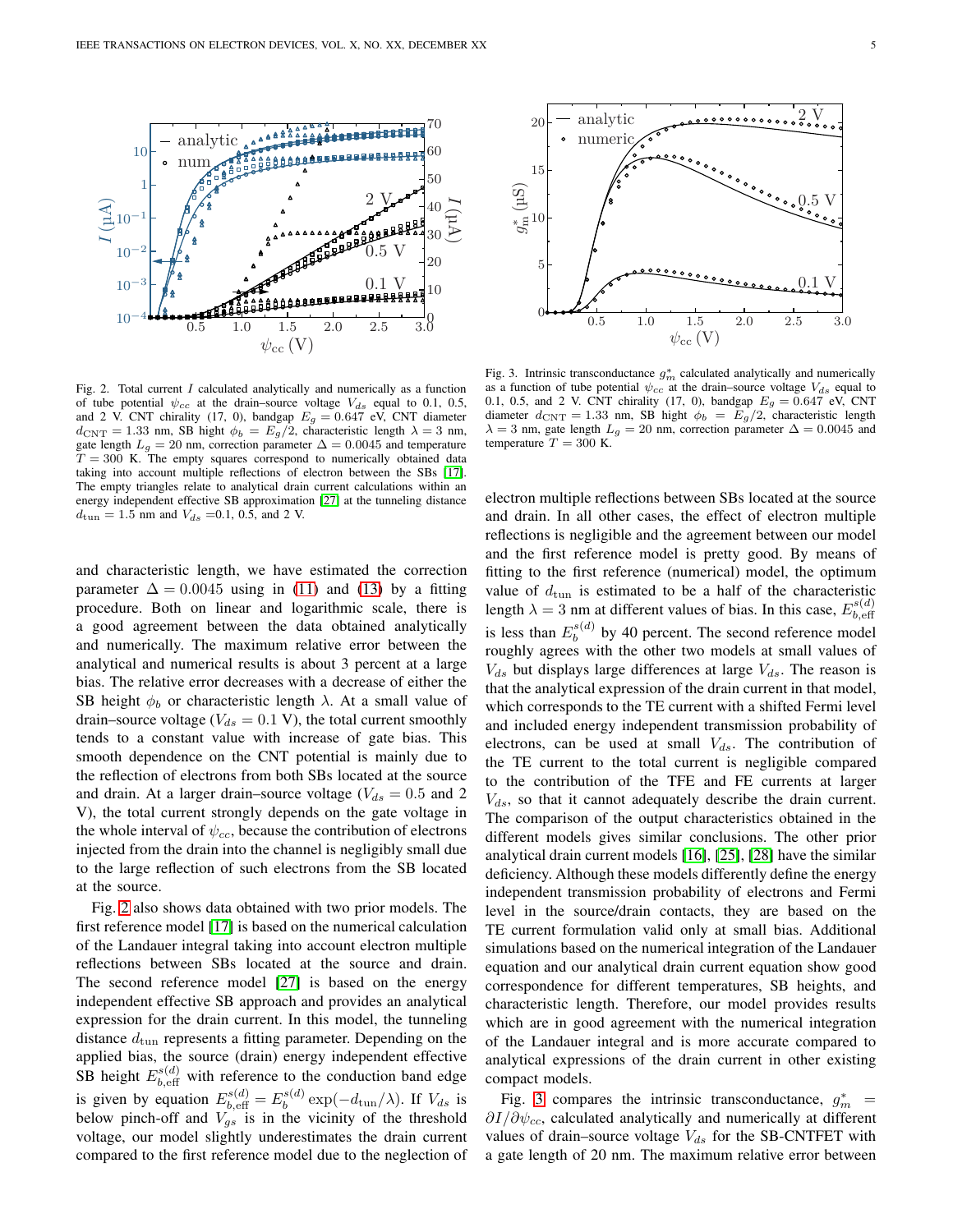

<span id="page-5-0"></span>Fig. 4. Source-drain current  $I$  measured (data are from [\[3\]](#page-6-26)) and calculated in the analytical model as a function of gate voltage  $V_{gs}$  at the drain–source voltage  $V_{ds}$  equal to -0.01 and -0.4 V. The empty squares correspond to measured data extracted from the output characteristics at  $V_{ds} = -0.4$  V. CNT chirality (17, 0), bandgap  $E<sub>g</sub> = 0.647$  eV, CNT diameter  $d_{\text{CNT}} = 1.33$ nm, SB hight  $\phi_b = 0.13$  eV, characteristic length  $\lambda = 5$  nm, gate length  $L_q = 9$  nm, gate oxide capacitance per unit length  $C_{ox} = 419$  aF/um, correction parameter  $\Delta = 0.0045$  and temperature  $T = 300$  K.

the analytical and numerical results is about 8 percent. The  $g_m$ reaches its maximum value at  $\psi_{cc}^{gmax}$ , which mainly depends on the rate of electron reflection from the SBs located at the source and drain.

In the CNTs with a channel length less than 10 nm, the electron transport is nearly ballistic due to a lack of electron–phonon scattering. Therefore, to test the validity of our analytical model, we compare the simulation results with the experimental data for a bottom gate CNTFET with the gate length  $L_g = 9$  nm [\[3\]](#page-6-26). In the subthreshold region of the short–channel device operation, the source–to–drain tunneling and band–to–band tunneling at the drain side cause an increase of the off–current [\[32\]](#page-6-18). To take into account this effect in our calculations, we replace the TE current [\(10\)](#page-2-4) by the subthreshold current [\(21\)](#page-3-7) at  $q\psi_{cc} < E_m(0) - \phi_b$ . We use the value of the subthreshold slope  $SS = 94$  mV/decade extracted from the experimental data in [\[3\]](#page-6-26). The solution method to self–consistently calculate the CNT potential  $\psi_{cc}(V_q)$  was adopted from [\[33\]](#page-6-19). For the bottom gate CNTFETs, the (gateto-channel) oxide capacitance per unit length is defined as  $C_{ox} = 2\pi\epsilon_0\epsilon_r/arccosh(1+2t_{ox}/d_{\text{CNT}})$  [\[52\]](#page-7-11). For the HfO<sub>2</sub> gate dielectric with a thickness of  $t_{ox} = 3$  nm and a relative dielectric constant of  $\epsilon_r \approx 18$ , the gate oxide capacitance is equal to 419 aF/um at  $d_{\text{CNT}} = 1.33$  nm. For the sake of simplicity, we do not consider the coupling capacitance between the gate and source/drain.

Fig. [4](#page-5-0) shows the transfer characteristics obtained in the analytical model compared with the experimental data for the bottom gate p–type CNTFET at the drain–source voltage  $V_{ds}$ equal to -0.01 and -0.4 V. There is a disagreement between the measured transfer characteristic and the data extracted from the output characterisics at  $V_{ds} = -0.4$  V due to a trap–induced hysteresis in the experimental data [\[53\]](#page-7-12). Since the analytical model does not take into account the interface scattering at the non-ideal metal-CNT contact, additional series



<span id="page-5-1"></span>Fig. 5. Source–drain current  $I$  calculated by the analytical model as a function of drain–source voltage  $V_{ds}$  at the gate voltage  $V_{gs}$  equal to -0.36, -0.6, -0.89, -1.29, and -1.74 V in comparison with the trap–affected output characteristics (data are from [\[3\]](#page-6-26)) measured at  $V_{gs} = -0.3$ ,  $-0.5$ ,  $-0.7$ ,  $-0.9$ ,  $-1.1$  V. CNT chirality (17, 0), bandgap  $E_g = 0.647$  eV, CNT diameter  $d_{\text{CNT}} = 1.33$  nm, SB hight  $\phi_b = 0.13$  eV, characteristic length  $\lambda = 5$  nm, gate length  $L_q = 9$ nm, gate oxide capacitance per unit length  $C_{ox} = 419$  aF/um, correction parameter  $\Delta = 0.0045$  and temperature  $T = 300$  K.

resistances is needed to fit the experimental data. In addition, the combination of the quantum mechanical reflection from the potential barrier and electron–phonon scattering gives a nearly energy independent reduction of the ballistic current across the SB [\[54\]](#page-7-13). Hence, the current obtained with the analytical model was scaled down by a constant factor of 0.85. The best agreement between the measurement data and simulation results is found if the bias independent SB height,  $\phi_b$ , is 0.13 eV and characteristic length,  $\lambda$ , is 5 nm. In this case, both  $\phi_b$  and  $\lambda$  serve as fitting parameters. At low  $V_a$ , fitting the  $I - V$  characteristics can be done by adjusting  $\phi_b$ , whereas the change of  $\lambda$  allows to fit the characteristics at a high bias.

Fig. [5](#page-5-1) depicts the output characteristics obtained by the analytical model compared with the experimental data for the bottom gate p–type CNTFET at different gate voltages. In comparison with experimental data, the simulated output characteristics are obtained at different values of  $V_q$  due to the trap–induced hysteresis (see Fig[.4\)](#page-5-0).

Our model does not take into consideration the electron band–to–band tunneling and multiple reflections between the SBs located at the source and drain, which lead to a slight increase of the total electron transmission probability to tunnel through the channel at a small bias. Also, the electron reflections from the SBs are not taken into account in the charge calculations [\[33\]](#page-6-19) adopted in our model, which would cause a small increase of the tube potential  $\psi_{cc}$  at a large drain– source voltage. The validation of the charge model for onedimensional ballistic Schottky-Barrier transistors represents a separate problem, which requires an additional study.

## V. CONCLUSION

An analytical model for ballistic MOSFET-like onedimensional transistors with SB contacts has been developed. The model is free from numerical integration, therefore, it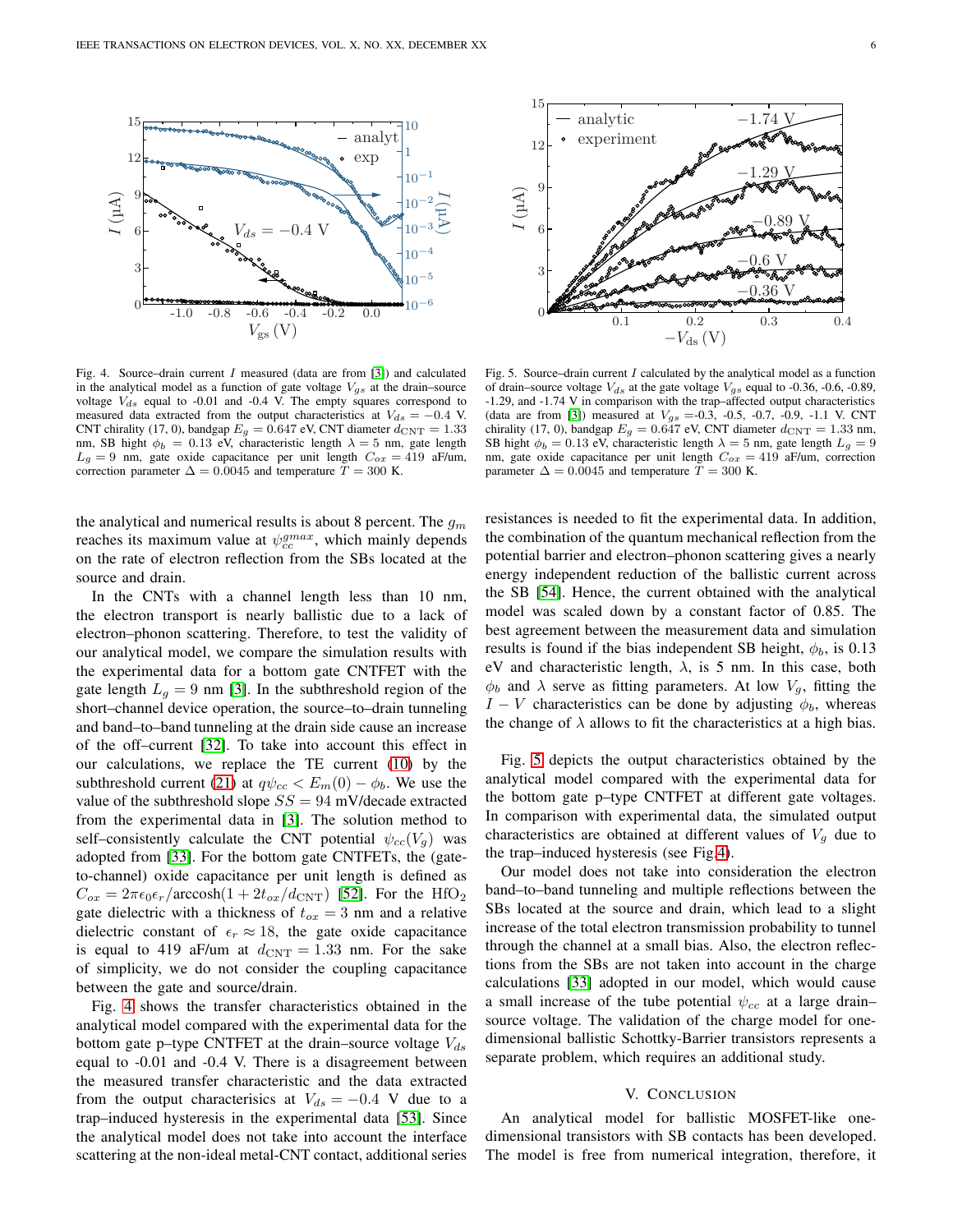significantly decreases the evaluation times and eases the implementation of the model in Verilog-A. The developed semi–empirical formulation of the subthreshold current allows to accurately describe the experimental data. The implementation of the derived analytical  $I - V$  expressions in Verilog-A, which is supported by all commercially available circuit simulators, along with a physics-based charge expression will support accurate and predictive simulation needed for designing mixed-signal and analog high-frequency circuits [\[55\]](#page-7-14). The total current is differentiable throughout all regions of operation. We have introduced a piece-wise approximation for Fermi–Dirac distribution function and modified the transmission probability using simple elementary functions, which allow to simplify the current calculations. Our analytical  $I-V$ expressions can be used for the analysis of experimental data as well as for performance predictions for different SB heights, characteristic lengths, and either electron effective mass or band gap of channel material for quasi-1D SB-FETs based on both semiconductor nanowires and nanotubes.

### **REFERENCES**

- <span id="page-6-0"></span>[1] International Roadmap for Devices and Systems. MORE MOORE. White Paper. 2016 Edition. [Online]. Available:<http://irds.ieee.org/>
- <span id="page-6-1"></span>[2] J. Guo, S. Datta, and M. Lundstrom, "A numerical study of scaling issues for Schottky-Barrier carbon nanotube transistors," *IEEE Trans. Electron Devices*, vol. 51, no. 2, pp. 172–177, Feb 2004.
- <span id="page-6-26"></span>[3] A. D. Franklin, M. Luisier, S.-J. Han, G. Tulevski, C. M. Breslin, L. Gignac, M. S. Lundstrom, and W. Haensch, "Sub-10 nm carbon nanotube transistor," *Nano Lett.*, vol. 12, no. 2, pp. 758–762, Jan 2012.
- <span id="page-6-2"></span>[4] C. Qiu, Z. Zhang, M. Xiao, Y. Yang, D. Zhong, and L.-M. Peng, "Scaling carbon nanotube complementary transistors to 5-nm gate lengths," *Science*, vol. 355, no. 6322, pp. 271–276, Jan 2017.
- <span id="page-6-3"></span>[5] J. M. Larson and J. P. Snyder, "Overview and status of metal S/D Schottky-Barrier MOSFET technology," *IEEE Trans. Electron Devices*, vol. 53, no. 5, pp. 1048–1058, May 2006.
- <span id="page-6-4"></span>[6] F. Leonard and A. A. Talin, "Electrical contacts to one- and twodimensional nanomaterials," *Nature Nanotech.*, vol. 6, no. 12, pp. 773– 783, Dec 2011.
- <span id="page-6-5"></span>[7] C. Chen, D. Xu, E. Kong, and Y. Zhang, "Multichannel carbon-nanotube FETs and complementary logic gates with nanowelded contacts," *IEEE Electron Device Lett.*, vol. 27, no. 10, pp. 852–855, Oct 2006.
- <span id="page-6-25"></span>[8] S. Heinze, M. Radosavljevi, J. Tersoff, and P. Avouris, "Unexpected scaling of the performance of carbon nanotube Schottky-barrier transistors," *Phys. Rev. B*, vol. 68, no. 23, p. 235418, Dec 2003.
- <span id="page-6-6"></span>[9] Z. H. Chen, J. Appenzeller, J.Knoch, Y. M. Lin, and P. Avouris, "The role of metal–nanotube contact in the performance of carbon nanotube field-effect transistors," *Nano Lett.*, vol. 5, no. 7, pp. 1497–1502, Jun 2005.
- [10] W. Kim, A. Javey, R. Tu, J. Cao, Q. Wang, and H. Dai, "Electrical contacts to carbon nanotubes down to 1nm in diameter," *Appl. Phys. Lett.*, vol. 87, no. 17, p. 173101, Oct 2005.
- <span id="page-6-7"></span>[11] A. Fediai, D. A. Ryndyk, G. Seifert, S. Mothes, M. Claus, G. Cuniberti, and M. Schroter, "Towards an optimal contact metal for CNTFETs," *Nanoscale*, vol. 8, no. 19, pp. 10 240–10 251, Apr 2016.
- <span id="page-6-8"></span>[12] J. Knoch and J. Appenzeller, "Tunneling phenomena in carbon nanotube field-effect transistors," *Phys. Stat. Sol. (A)*, vol. 205, no. 4, pp. 679–694, Mar 2008.
- <span id="page-6-9"></span>[13] J. Svensson and E. E. B. Campbell, "Schottky barriers in carbon nanotube-metal contacts," *J. Appl. Phys.*, vol. 110, no. 11, p. 111101, Nov 2011.
- <span id="page-6-10"></span>[14] M. Ossaimee, S. Gamal, K. Kirah, and O. Omar, "Ballistic transport in Schottky barrier carbon nanotube FETs," *Electron. Lett.*, vol. 44, no. 5, pp. 336–337, Feb 2008.
- <span id="page-6-27"></span>[15] F. Leonard and D. A. Stewart, "Properties of short channel ballistic carbon nanotube transistors with ohmic contacts," *Nanotechnology*, vol. 17, no. 18, pp. 4699–4705, Aug 2006.
- <span id="page-6-11"></span>[16] C. Maneux, S. Fregonese, T. Zimmer, S. Retailleau, H. N. Nguyen, D. Querlioz, A. Bournel, P. Dollfus, F. Triozon, Y. M. Niquet, and S. Roche, "Multiscale simulation of carbon nanotube transistors," *Solid-State Electron.*, vol. 89, pp. 26–67, Nov 2013.
- <span id="page-6-12"></span>[17] A. Hazeghi, T. Krishnamohan, and H.-S. P. Wong, "Schottky-barrier carbon nanotube field-effect transistor modeling," *IEEE Trans. Electron Devices*, vol. 54, no. 3, pp. 439–445, Mar 2007.
- [18] D. Jimenez, X. Cartoixa, E.Miranda, J. Sune, F. A. Chaves, and S. Roche, "A simple drain current model for Schottky-barrier carbon nanotube field effect transistors," *Nanotechnology*, vol. 18, no. 2, p. 025201, Jan 2007.
- <span id="page-6-22"></span>[19] P. Michetti and G. Iannaccone, "Analytical model of one-dimensional carbon-based Schottky-barrier transistors," *IEEE Trans. Electron Devices*, vol. 57, no. 7, pp. 1616–1625, Jul 2010.
- [20] S. Sinha, A. Balijepalli, and Y. Cao, "Compact model of carbon nanotube transistor and interconnect," *IEEE Trans. Electron Devices*, vol. 56, no. 10, pp. 2232–2242, Oct 2009.
- [21] G. Zhu, X. Zhou, T. S. Lee, L. K. Ang, G. H. See, S. Lin, Y.-K. Chin, and K. L. Pey, "A compact model for undoped silicon-nanowire MOSFETs with Schottky-Barrier source/drain," *IEEE Trans. Electron Devices*, vol. 56, no. 5, pp. 1100–1109, May 2009.
- [22] R. A. Vega, "On the modeling and design of Schottky field-effect transistors," *IEEE Trans. Electron Devices*, vol. 53, no. 4, pp. 866–874, Apr 2006.
- [23] -, "Comparison study of tunneling models for Schottky field effect transistors and the effect of Schottky barrier lowering," *IEEE Trans. Electron Devices*, vol. 53, no. 7, pp. 1593–1600, Jul 2006.
- <span id="page-6-13"></span>[24] ——, "Corrections to "On the modeling and design of Schottky field-effect transistors"and "Comparison study of tunneling models for Schottky field effect transistors and the effect of Schottky barrier lowering"," *IEEE Trans. Electron Devices*, vol. 53, no. 9, p. 2423, Sep 2006.
- <span id="page-6-14"></span>[25] T. Kazmierski, D. Zhou, B. Al-Hashimi, and P. Ashburn, "Numerically efficient modeling of CNT transistors with ballistic and nonballistic effects for circuit simulation," *IEEE Trans. Nanotechnol.*, vol. 9, no. 1, pp. 99–107, Jan 2010.
- [26] J. Deng and H.-S. P. Wong, "A compact SPICE model for carbonnanotube field-effect transistors including nonidealities and its application – Part II: Full device model and circuit performance benchmarking," *IEEE Trans. Electron Devices*, vol. 54, no. 12, pp. 3195–3205, Dec 2007.
- <span id="page-6-28"></span>[27] M. Najari, S. Fregonese, C. Maneux, H. Mnif, N. Masmoudi, and T. Zimmer, "Schottky barrier carbon nanotube transistor: Compact modeling, scaling study, and circuit design applications," *IEEE Trans. Electron Devices*, vol. 58, no. 12, pp. 195–205, Jan 2011.
- <span id="page-6-15"></span>[28] R. Ragi, R. V. T. da Nobrega, U. R. Duarte, and M. A. Romero, "An explicit quantum-mechanical compact model for the I–V characteristics of cylindrical nanowire MOSFETs," *IEEE Trans. Nanotechnol.*, vol. 15, no. 4, pp. 627–634, Jul 2016.
- <span id="page-6-16"></span>[29] G. Zhu, X. Zhou, Y.-K. Chin, K. L. Pey, J. Zhang, G. H. See, S. Lin, Y. Yan, and Z. Chen, "Subcircuit compact model for dopant-segregated Schottky gate-all-around Si-nanowire MOSFETs," *IEEE Trans. Electron Devices*, vol. 57, no. 4, pp. 772–781, Apr 2010.
- <span id="page-6-17"></span>[30] J. Luo, L. Wei, C.-S. Lee, A. D. Franklin, X. Guan, E. Pop, D. A. Antoniadis, and H.-S. P. Wong, "Compact model for carbon nanotube field-effect transistors including nonidealities and calibrated with experimental data down to 9-nm gate length," *IEEE Trans. Electron Devices*, vol. 60, no. 6, pp. 1834–1843, Jun 2013.
- <span id="page-6-24"></span>[31] C.-S. Lee, E. Pop, A. D. Franklin, W. Haensch, and H.-S. P. Wong, "A compact virtual-source model for carbon nanotube FETs in the sub-10 nm regime – Part I: Intrinsic elements," *IEEE Trans. Electron Devices*, vol. 62, no. 9, pp. 3061–3069, Sep 2015.
- <span id="page-6-18"></span>[32] ——, "A compact virtual-source model for carbon nanotube FETs in the sub-10-nm regime – Part II: Extrinsic elements, performance assessment, and design optimization," *IEEE Trans. Electron Devices*, vol. 62, no. 9, pp. 3070–3078, Sep 2015.
- <span id="page-6-19"></span>[33] S. Fregonese, H. C. d'Honincthun, J. Goguet, C. Maneux, T. Zimmer, J.-P. Bourgoin, P. Dollfus, and S. Galdin-Retailleau, "Computationally efficient physics–based compact CNTFET model for circuit design," *IEEE Trans. Electron Devices*, vol. 55, no. 6, pp. 1317–1327, Jun 2008.
- <span id="page-6-20"></span>[34] M. Schroter, M. Haferlach, A. Pacheco-Sanchez, S. Mothes, P. Sakalas, and M. Claus, "A semiphysical large–signal compact carbon nanotube FET model for analog RF applications," *IEEE Trans. Electron Devices*, vol. 62, no. 1, pp. 52–60, Jan 2015.
- <span id="page-6-21"></span>[35] M. Schroter, M. Haferlach, and M. Claus. (2015) CCAM Compact carbon nanotube field-effect transistor model. (version 2.0.3). nanoHUB. [Online]. Available:<https://doi.org/10.4231/D3VD6P595>
- <span id="page-6-23"></span>[36] S.-H. Oh, D. Monroe, and J. M. Hergenrother, "Analytic description of short-channel effects in fully-depleted double-gate and cylindrical, surrounding-gate mosfets," *IEEE Electron Device Lett.*, vol. 21, no. 9, pp. 445–447, Sep 2000.